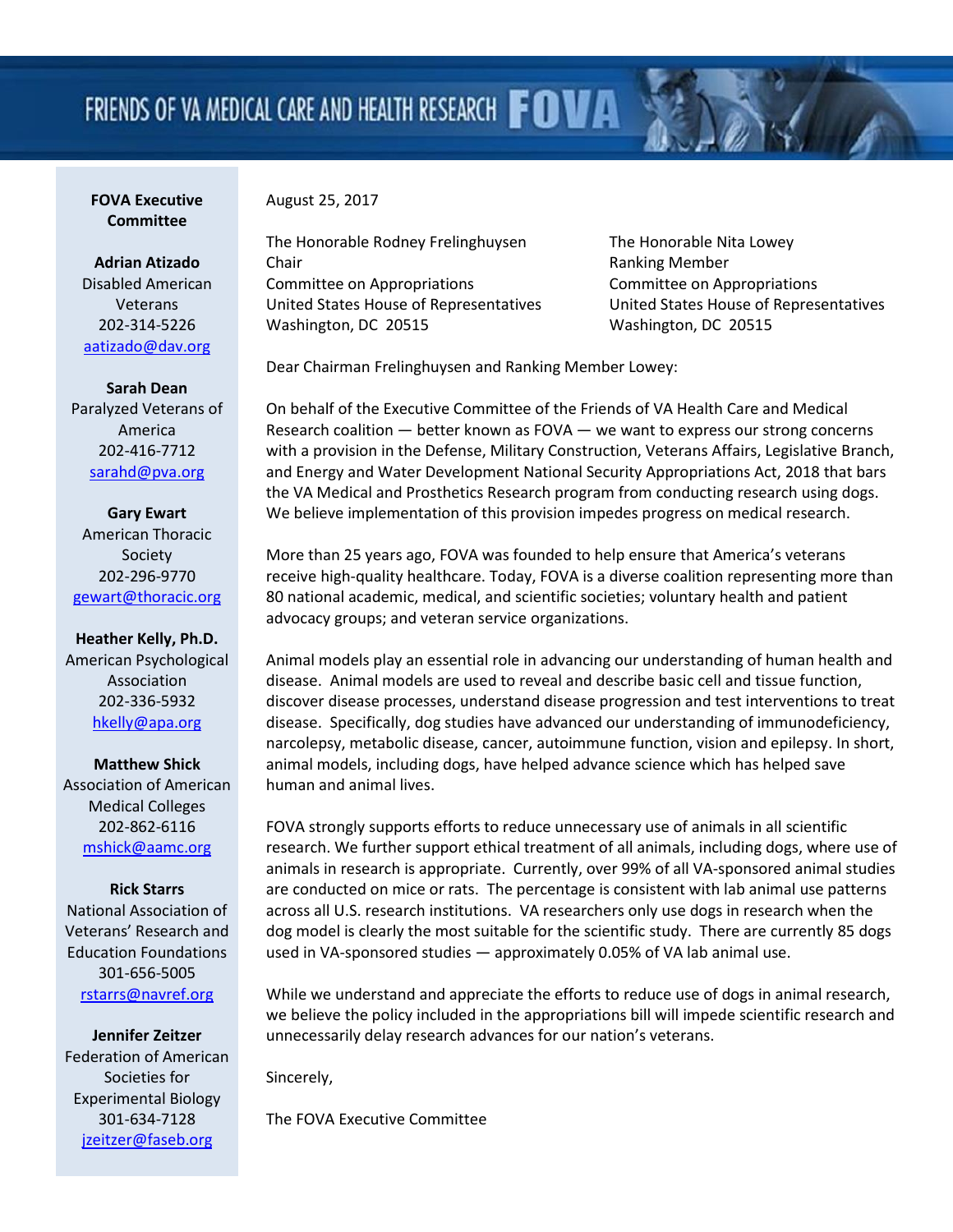## FY 2017 FOVA Endorsers

AcademyHealth

Alliance for Academic Internal Medicine

Alliance for Aging Research

American Academy of Neurology

American Academy of Neuromuscular and Electrodiagnostic Medicine

American Academy of Ophthalmology

American Academy of Pain Medicine

American Association for the Study of Liver Diseases

American Association of Anatomists

American Association of Colleges of Nursing

American Association of Colleges of Osteopathic Medicine

American Association of Colleges of Pharmacy

American Association of Neurological Surgeons

American Association of Nurse Anesthetists

American Association of Orthopaedic Surgeons

American College of Clinical Pharmacology

American Congress of Rehabilitation Medicine

American Federation for Medical Research

American Gastroenterological Association

American Geriatrics Society

American Heart Association

American Liver Foundation

American Lung Association

American Military Retirees Association

American Optometric Association

American Pain Society

American Physiological Society

American Podiatric Medical Association

American Psychiatric Association

American Psychological Association

American Society for Bone and Mineral Research

American Society for Investigative Pathology

American Society of Nephrology

American Thoracic Society

Arthritis Foundation

Association for Clinical and Translational Science

Association of Academic Physiatrists

Association of American Medical Colleges

Association of Public and Land-grant Universities

Association of Schools and Colleges of Optometry

Association of VA Nurse Anesthetists

Catholic War Veterans of the U.S.A., Inc.